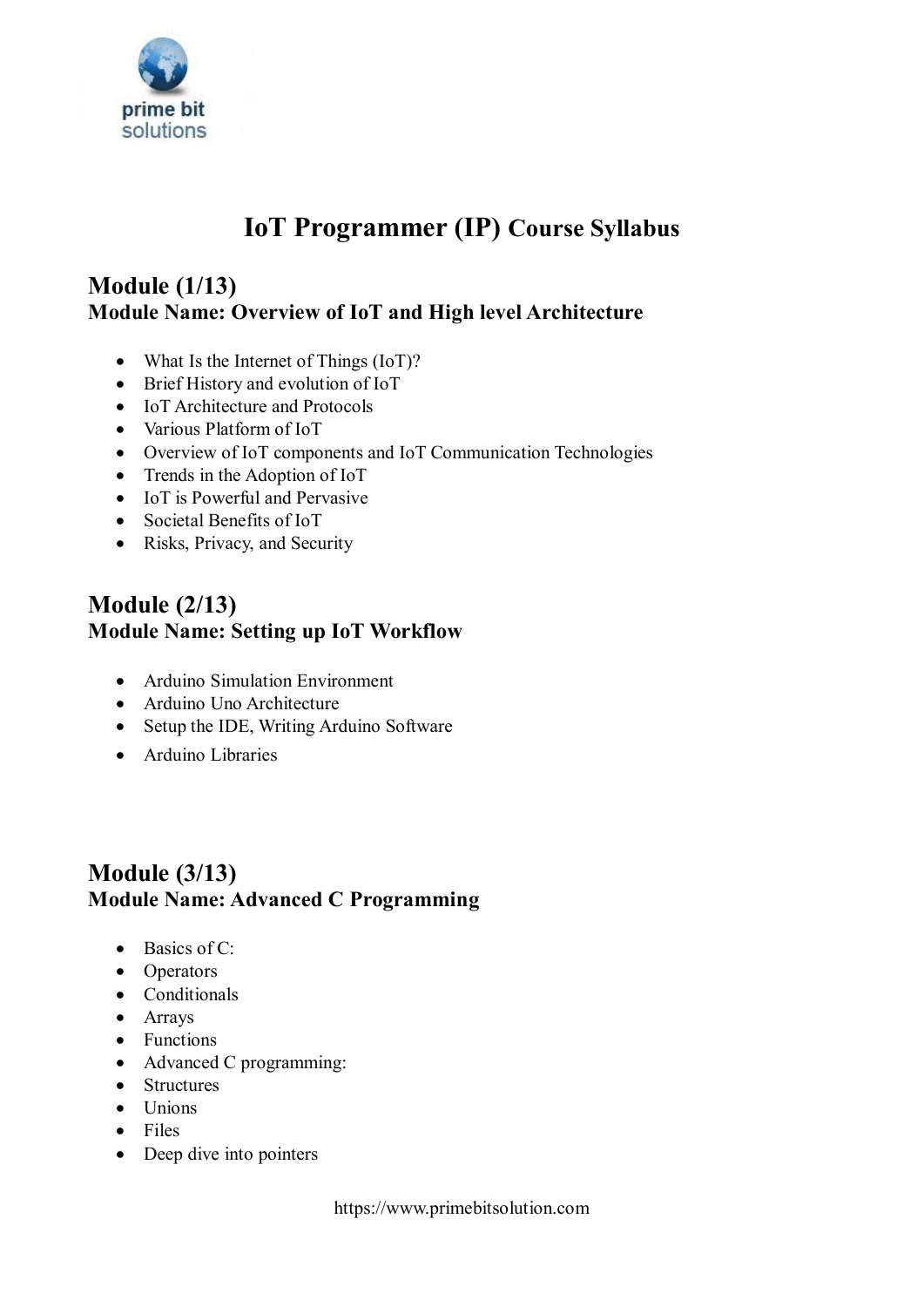

- Pre-processor directives
- Recursion
- Data Structures

#### **Module (4/13) Module Name: Embedded C Programming**

- Project environment Creating & Building a project, Makefiles
- Deep dive Logic to program translation, Creating your own library, Dry-run
- Basics of Embedded C programming for Arduino
- Interfacing LED, push button and buzzer with Arduino
- Interfacing Arduino with LCD

# **Module (5/13) Module Name: Micro-controller programming using Arduino platform**

- Overview of Embedded Systems
- Components of Embedded Systems
- Micro-controller Architecture and Properties
- Installing and Setting up the Arduino development environment
- $\bullet$  Blinky Sketch A walk through
- Arduino Sketches
- Classes
- Sketch Structure
- $\bullet$  Pine
- Arduino Shields

#### **Module (6/13) Module Name: Micro-controller programming using Arduino platform**

- Learn basic communication protocols
- Communicate using Arduino Libraries
- IoT sensors and Actuators
- Debug applications using Arduino IDE
- Hands-on working with GPIOs, Analog I/Os, Memory usage
- Micro controller peripherals usage Timers, Counters, Interrupts and its sources
- Communication protocols I UART, SPI, I2C, CAN
- Interfacing IoT sensors and Actuators
- Debug applications using Arduino IDE
- Communication protocols  $II$  Wired and Wireless communication
- Ethernet Client Server Implementation

https://www.primebitsolution.com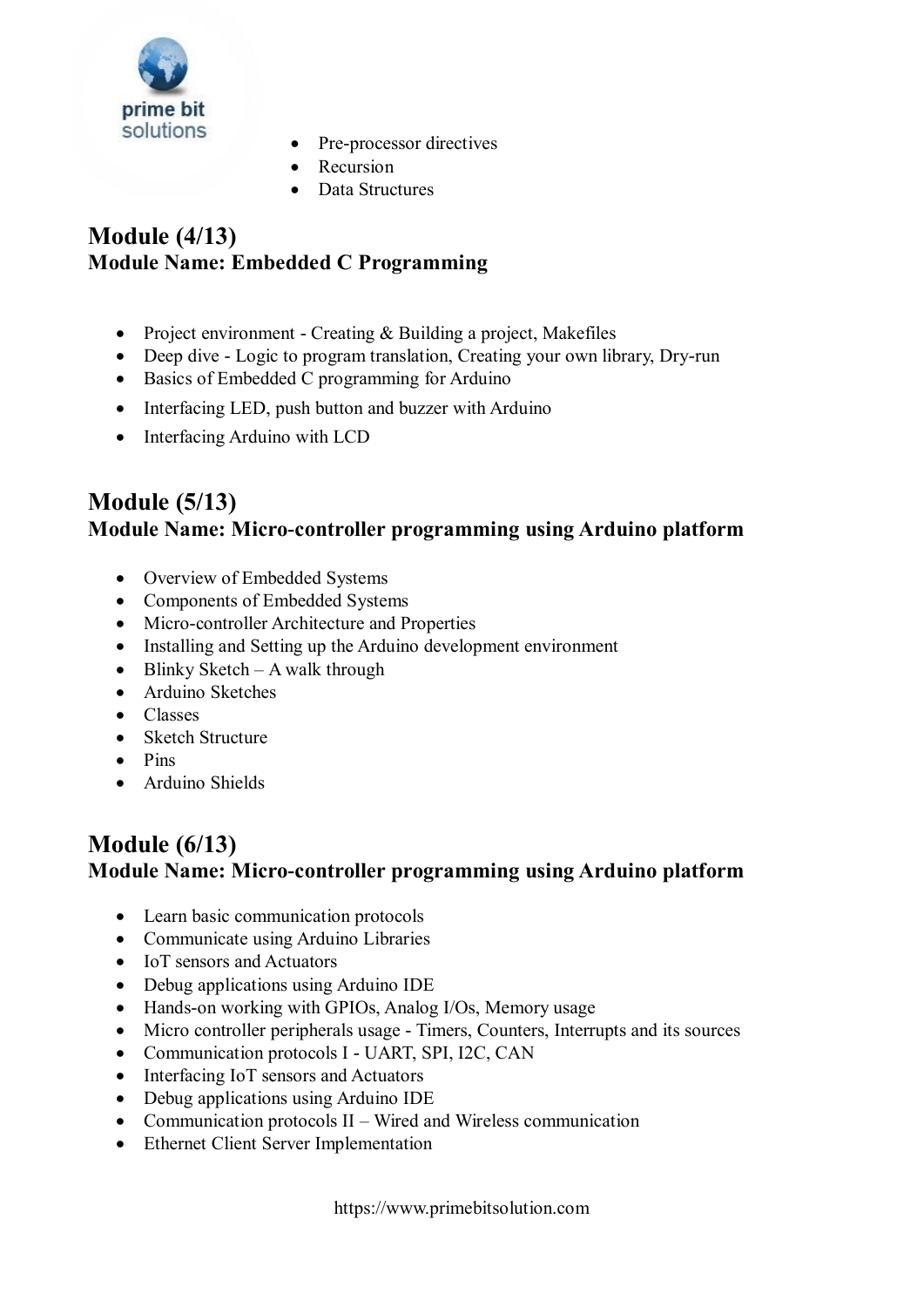

- Build WiFi Application
- Build Bluetooth Application

# **Module (7/13) Module Name: Arduino Platform Applications**

- Hands-on working with GPIOs, Analog I/Os, Memory usage
- Micro controller peripherals usage Timers, Counters, Interrupts and its sources
- Communication protocols I UART, SPI, I2C, CAN
- Interfacing IoT sensors and Actuators
- Debug applications using Arduino IDE
- Communication protocols  $II$  Wired and Wireless communication
- Ethernet Client Server Implementation
- Build WiFi Application
- Build Bluetooth Application

#### **Module (8/13) Module Name: Programming with Python**

- Overview of Programming with Python
- Native Datatypes and Operators
- Python Statements and Conditionals
- Functions
- Strings
- Object oriented programming with Python
- Errors and Exception Handling
- File handing
- Regular expression
- Modules and Packages

# **Module (9/13) Module Name: Raspberry Pi for IoT**

- Overview of Raspberry Pi (RPi) hardware platform
- Peripherals on Rpi
- Setup and Install Raspbian OS on Rpi
- Install packages on Raspbian OS
- Setting up Raspbian as an IoT gateway

# **Module (10/13) Module Name: Linux for Raspberry Pi**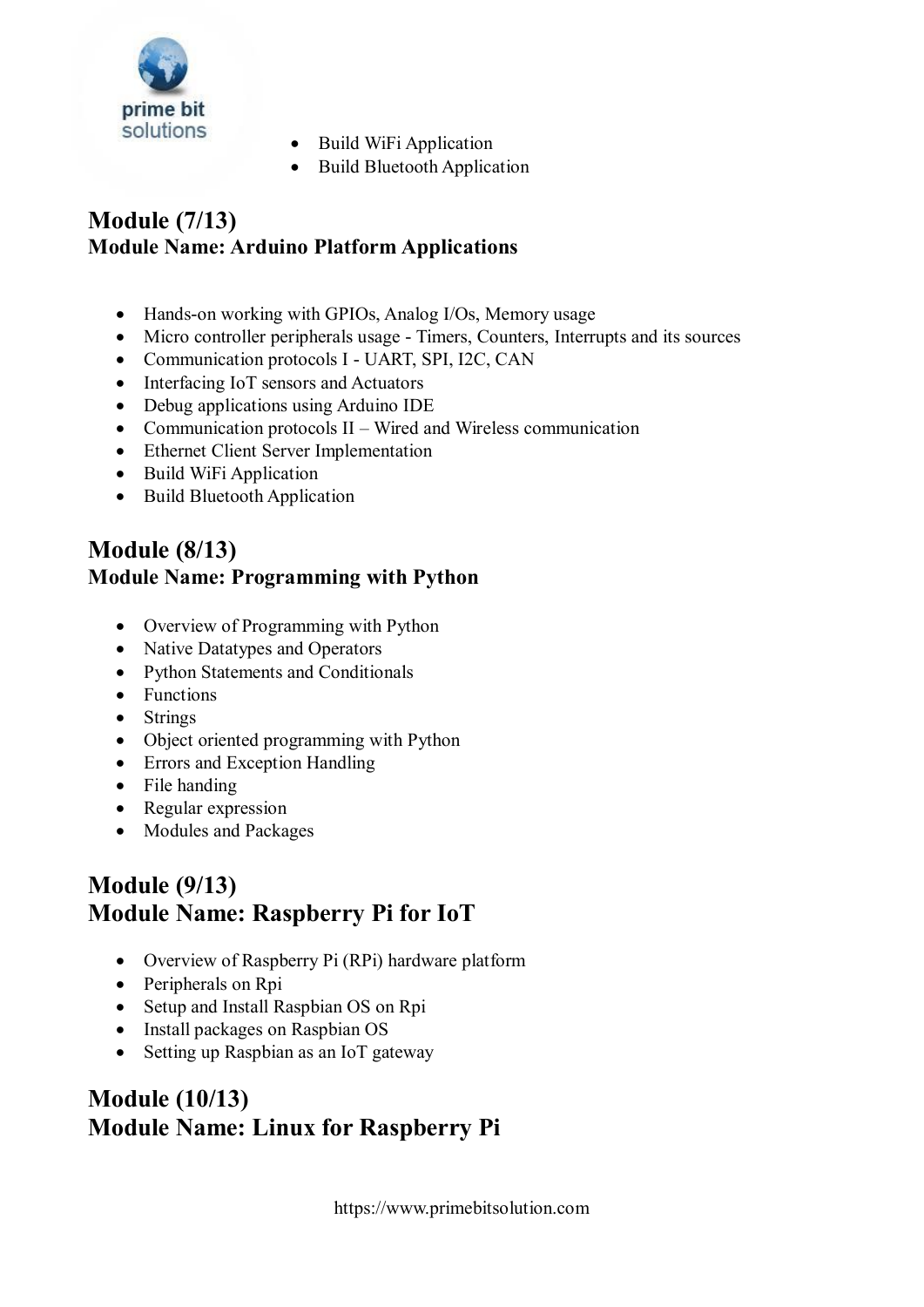

- Overview of Linux OS and its sub-systems
- Process
- Memory Mangement
- Multi-Threading
- $\bullet$  IPC
- Linux CLI and important commands
- Linux File System
- Everything is a file concept in Linux
- Device Access using system calls

# **Module (11/13) Module Name: IoT Applications with Raspberry Pi**

- Write Python program to interface with Arduino using serial libraries
- IoT Communication Models and Protocols
- Request-Response, Publish-Subscribe, Push-Pull, Exclusive Pair
- Application Protocols: HTTP, CoAP, MQTT, AMQP
- Communication APIs: REST-based, WebSocket-based
- Network Layer: IPv4, IPv6, 6LoWPAN
- Building python based programs to communicate to cloud server using various application
- protocols
- Develop a complete python based application IoT application
- Rpi as a device
- Interfacing with sensors and actuators using GPIO pins
- Interfacing with camera on Rpi

# **Module (12/13) Module Name: IoT Cloud Infrastructure**

- IoT cloud building blocks
- Using the platform specific dashboards
- Device configuration and addressing
- IoT Platforms in detail
- MQTT Server
- Injection Engine
- Time Series database
- Rules Engine
- Data monitoring, visualization and IoT Analytics
- Rest API interface
- Device Management
- Application Service